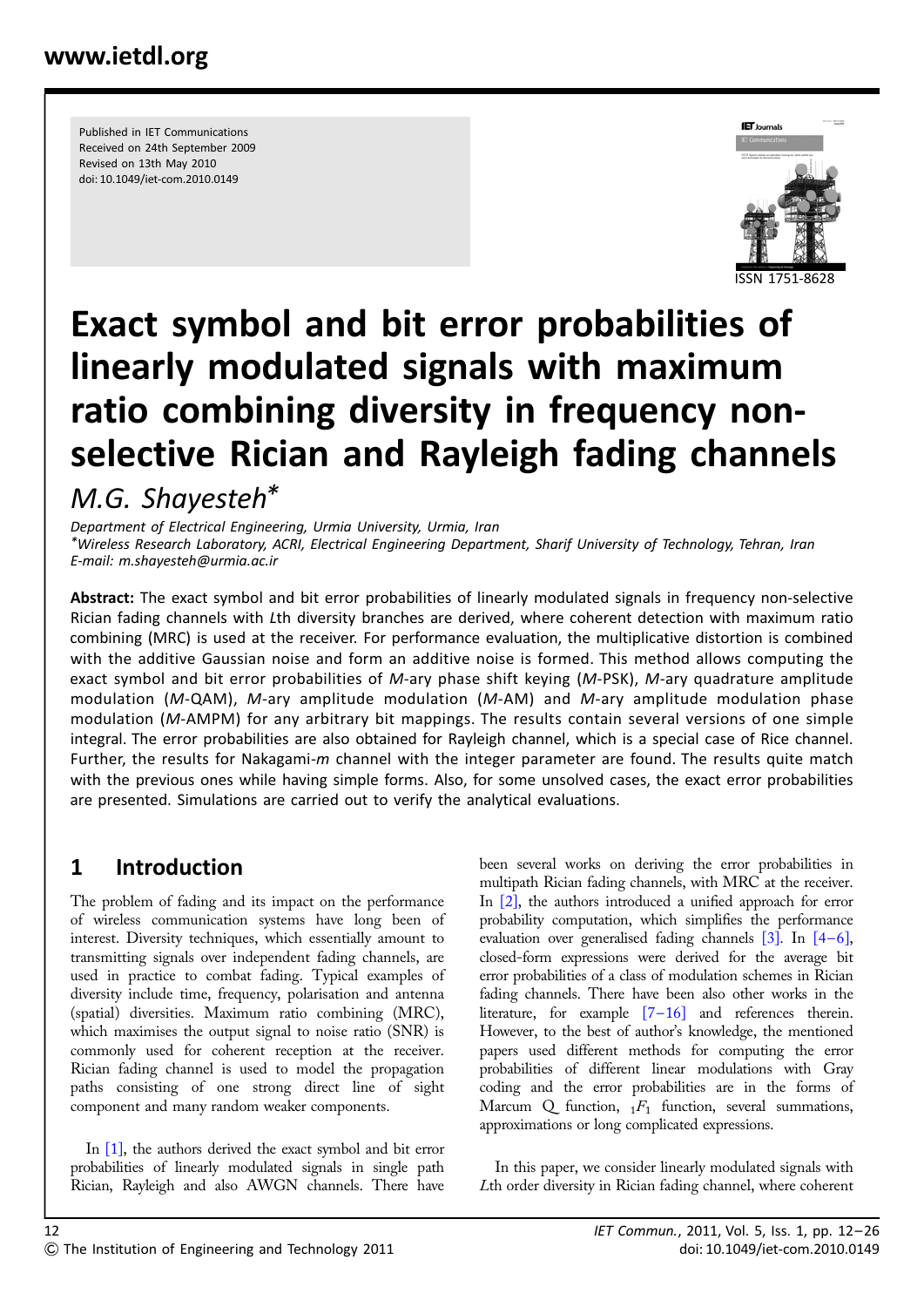detection with MRC is used at the receiver. We combine the effect of fading channel, which is in the form of multiplicative distortion, with the additive Gaussian noise. The result will be presented in the form of an additive final noise. We will then obtain the probability density function (PDF) of the final noise. Consequently, the symbol error probabilities (SEPs) and bit error probabilities (BEPs) of different linearly modulated signals with any arbitrary bit mappings such as Gray or binary coding can be computed. The error probabilities are presented in the form of several versions of one simple integral, which can be easily solved by numerical methods. The obtained results quite match with the previously presented results while having simple forms. Further, for some unsolved cases, the exact error probabilities are computed. We also derive the error probabilities for Rayleigh channel, which is a special case of Rice channel. In this case, the results have analytical solutions. Considering that the Nakagami- $m$  fading with the integer parameter  $m$  in the Lth order diversity channel is equivalent to the Rayleigh channel with the *mLth* order diversity [6], the error probabilities can be obtained for Nakagami channel as well. Further, we compare the performance of different modulations. We also provide simulation results to verify our analytical evaluations.

The rest of the paper is organised as follows. In Section 2, we consider the coherent detection of linearly modulated signals with MRC and combine the multiplicative distortion and additive Gaussian noise as an additive noise and then compute its PDF. In Section 3, we derive the exact SEPs and BEPs of different modulations. Section 4 presents numerical and simulation results. Finally, Section 5 concludes the paper.

## 2 System model

We assume a frequency flat slowly fading channel with L diversity receptions, each carrying the same informationbearing signal. The fading processes among the  $L$  diversity channels are assumed to be mutually statistically independent. The signal is also corrupted by an additive zero mean white Gaussian noise process. We consider coherent detection. For each channel, the sampled output of the matched filter,  $r_k$ , will be

$$
r_k = g_k a_m + n_k, \quad k = 1, \ldots, L \tag{1}
$$

where  $a_m$  represents one of the M-ary transmitted symbols. It is assumed that all symbols are equi-probable and have zero mean and unit average power, that is,  $E(|a_m|^2) = 1$ ,  $m = 1, ..., M$ .  $g_k = \beta_k e^{j\varphi_k}$  is the kth channel coefficient, which is a complex Gaussian process with non-zero mean  $s_k = |E(g_k)|$ and variance  $\sigma_k^2$  per real and imaginary components. As a result,  $\beta_k$ , the magnitude of  $g_k$ , will have Rice distribution [6] as

$$
\rho_{\beta_k}(\beta) = \frac{\beta}{\sigma_k^2} \exp\left(-\frac{(s_k^2 + \beta^2)}{\sigma_k^2}\right) I_0\left(\frac{s_k \beta}{\sigma_k^2}\right),
$$
\n
$$
\beta_k = |g_k|, \quad s_k = |E(g_k)| \tag{2}
$$

where  $I_0(x)$  is the modified Bessel function of order zero.  ${n_k, k = 1, ..., L}$  in (1) represent identically distributed (i.i.d.) uncorrelated complex Gaussian random processes with zero mean and power spectral density equal to  $N_0$ . Maximum ratio combiner multiplies each matched filter output (1) by the conjugate of the corresponding channel gain estimation  $(\hat{g}_k^*)$  and then combines the results. We assume perfect channel estimations at the receiver, that is,  $\hat{g}_k = g_k, \quad k = 1, \ldots, L$ . Hence, the output of MRC, that is, the random variable for decision is

$$
D \triangleq a_m \sum_{k=1}^{L} \beta_k^2 + \sum_{k=1}^{L} \beta_k e^{-j\varphi_k} n_k, \quad \varphi_k = \arg g_k \qquad (3)
$$

Since  $\sum_{k=1}^{L} \beta_k^2 > 0$ , the above random decision variable will be equivalent to

$$
D = a_m + \frac{\sum_{k=1}^{L} \beta_k e^{-j\varphi_k} n_k}{\sum_{k=1}^{L} \beta_k^2} = a_m + Z,
$$
  

$$
Z \triangleq \frac{\sum_{k=1}^{L} \beta_k e^{-j\varphi_k} n_k}{\sum_{k=1}^{L} \beta_k^2}
$$
 (4)

We observe from (4) that the effects of multipath fading and additive Gaussian noise are combined and represented as the final additive noise Z. For error probability computation, we need to compute the PDF of Z. For this purpose, we first note that the random variable  $X \triangleq \sum_{k=1}^{L} \beta_k e^{-j\varphi_k} n_k$ conditioned on  $\beta'_{k}$ s, is a complex Gaussian noise with zero mean and variance equal to  $N_0 \sum_{k=1}^L \beta_k^2$  per real and imaginary components [6]. Hence, the PDF of the complex random variable Z conditioned on  $\sum_{k=1}^{L} \beta_k^2$  will be [6, 17]

$$
\hat{P}_{Z| \sum_{k=1}^{L} \beta_k^2}(z) = \frac{\sum_{k=1}^{L} \beta_k^2}{2\pi N_0} \exp\left(-\frac{\sum_{k=1}^{L} \beta_k^2}{2N_0} |z|^2\right) \tag{5}
$$

We assume that all channels are identically distributed, that is,  $\sigma_k^2 = \sigma^2$ ,  $s_k = s, k = 1, ..., L(2)$ . Therefore  $Y \triangleq \sum_{k=1}^L \beta_k^2$  is a non-central Chi-square  $[6]$  random variable with 2L degrees of freedom and non-centrality parameter  $\sum_{k=1}^{L} s_k^2 = Ls^2$ . The Rice factor is defined as the ratio of the fixed scattered power to the random scattered powers, that is,  $K_R \triangleq (s^2/2\sigma^2)$ . Without loss of generality, assuming unit power for each  $\beta_k$ ,  $E(\beta_k^2) = 1$ , then the PDF of Y in terms of Rice factor can be written  $\lceil 6 \rceil$  as

$$
\begin{split} \hat{P}_{Y=\sum_{k=1}^{L} \beta_k^2}(y) &= (K_{\rm R} + 1) \mathrm{e}^{-LK_{\rm R}} \left( \frac{(K_{\rm R} + 1)y}{LK_{\rm R}} \right)^{(L-1)/2} \\ &\times \mathrm{e}^{-(K_{\rm R} + 1)y} I_{L-1} \left( 2\sqrt{K_{\rm R}(K_{\rm R} + 1)Ly} \right) \end{split} \tag{6}
$$

where  $I_{L-1}(x)$  is the modified Bessel function of order  $L - 1$ .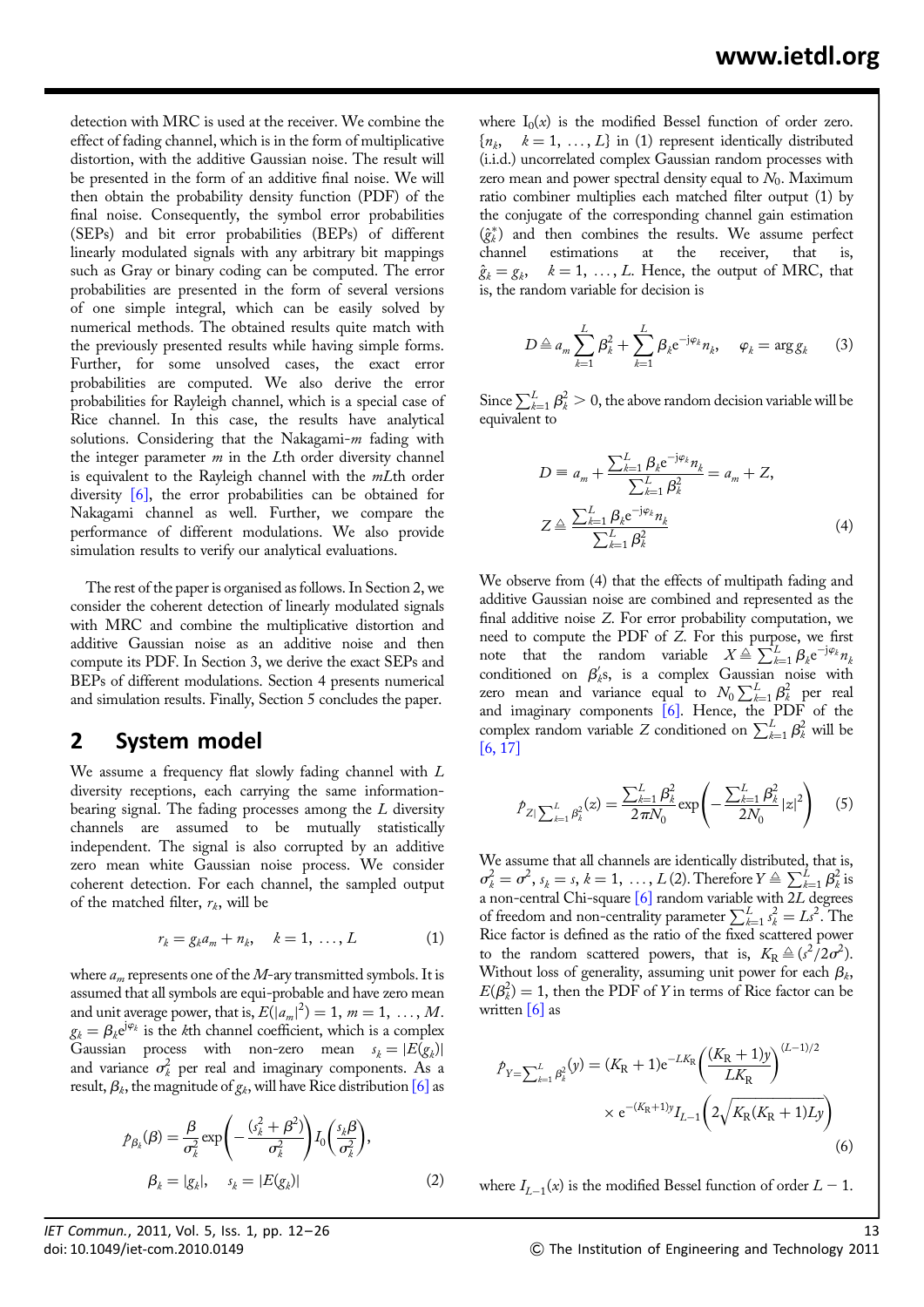We define the average SNR per channel as

$$
\bar{\gamma}_{\rm c} = \frac{E(\beta_k^2)}{2N_0} = \frac{1}{2N_0} \tag{7}
$$

Lemma: The PDF of the final additive noise Z has circular symmetry, that is, it depends on  $|Z|^2$ .

Proof: In Appendix 1, from (5) to (7) we have derived the PDF of Z. It is

$$
p_Z(z) = \frac{e^{-LK_{\rm R}}}{\pi} \frac{L(\bar{\gamma}_c/(K_{\rm R}+1))}{[1+|z|^2(\bar{\gamma}_c/(K_{\rm R}+1))]^{(L+1)}} \times \left\{1 + \frac{K_{\rm R}}{1+|z|^2(\bar{\gamma}_c/(K_{\rm R}+1))}\right\} \times \exp\left\{\frac{LK_{\rm R}}{1+|z|^2(\bar{\gamma}_c/(K_{\rm R}+1))}\right\} \tag{8}
$$

We observe that  $p_Z(z)$  is circular symmetric. For error computations, we use polar coordinates [17] for PDF of Z which will be

$$
\mathcal{P}_{|z|, \arg z}(r, \theta) = \frac{e^{-LK_{\text{R}}}}{\pi} \frac{L(\bar{\gamma}_{\text{c}}/(K_{\text{R}}+1))r}{[1 + r^2(\bar{\gamma}_{\text{c}}/(K_{\text{R}}+1))]^{(L+1)}} \times \left\{1 + \frac{K_{\text{R}}}{1 + r^2(\bar{\gamma}_{\text{c}}/(K_{\text{R}}+1))}\right\} \times \exp\left\{\frac{LK_{\text{R}}}{1 + r^2(\bar{\gamma}_{\text{c}}/(K_{\text{R}}+1))}\right\} \tag{9}
$$

Thus

$$
p_{|z|}(r) = \int_0^{2\pi} p_{|z|, \arg z}(r, \theta) d\theta = 2e^{-LK_R}
$$

$$
\times \frac{L(\bar{\gamma}_c/(K_R+1))r}{[1 + r^2(\bar{\gamma}_c/(K_R+1))]^{(L+1)}}
$$

$$
\times \left\{ 1 + \frac{K_R}{1 + r^2(\bar{\gamma}_c/(K_R+1))} \right\}
$$

$$
\times \exp\left\{ \frac{LK_R}{1 + r^2(\bar{\gamma}_c/(K_R+1))} \right\}
$$
(10)

Therefore from (9) and (10), we find that

$$
p_{|z|, \arg z}(r, \theta) = \frac{p_{|z|}(r)}{2\pi}, \quad p_{\arg z}(\theta) = \frac{1}{2\pi}
$$
 (11)

which also arises from the circular symmetry. For Rayleigh channel, which is a special case of Rice channel, that is,  $K_R = 0$ , the PDF will be as

$$
p_{|z|}(r)=(2L\bar{\gamma}_{\rm c}\,r/[1+r^2\bar{\gamma}_{\rm c}]^{(L+1)})
$$

#### 3 Performance evaluation

In this section, we compute the SEPs and BEPs of different linear modulations. The SEP is obtained as

$$
SEP = 1 - \sum_{m=1}^{M} p(a_m) \underbrace{\int \int}_{R'_m} p_Z(z + a_m) dz \qquad (12)
$$

where  $R'_m$  is the decision region of the symbol  $a_m$ . For simplicity, we use polar coordinates and without loss of generality move the centre of coordinates to each  $a_m$ . So, considering (11), we have

$$
SEP = 1 - \frac{1}{M} \sum_{m=1}^{M} \underbrace{\iint}_{R_m} \frac{1}{2\pi} \hat{P}_{|Z|}(r) dr d\theta \qquad (13)
$$

where  $R_m$  is the decision region  $R'_m$  moved by  $a_m$ . In order to compute the SEP, we calculate the first indefinite integral (Appendix 2), which is obtained as

$$
S(r) \triangleq \int \frac{1}{2\pi} p_{|z|}(r) dr
$$
  
= 
$$
-\frac{e^{-LK_{R}}}{2\pi} \frac{1}{[1 + r^{2}(\bar{\gamma}_{c}/(K_{R} + 1))]^{L}}
$$
  

$$
\times \exp \left\{ \frac{LK_{R}}{1 + r^{2}(\bar{\gamma}_{c}/(K_{R} + 1))} \right\}
$$
(14)

So, if we can define the limits of the integrals for each decision region, in terms of  $r_1^m(\theta)$ ,  $r_2^m(\theta)$ ,  $\theta_1^m$  and  $\theta_2^m$ (which is shown for M-PSK in Fig.  $1b$ ), then noting (13) we have

$$
SEP = 1 - \frac{1}{M} \sum_{m=1}^{M} \int_{\theta_1^m}^{\theta_2^m} [S(r)]_{r_1^m(\theta)}^{r_2^m(\theta)} d\theta = 1 - \frac{1}{M} \sum_{m=1}^{M} I^m,
$$
  

$$
I^m \triangleq \int_{\theta_1^m}^{\theta_2^m} [S(r)]_{r_1^m(\theta)}^{r_2^m(\theta)} d\theta
$$
 (15)

In order to compute the BEP, we note that a single symbol error results in 1 bit to  $\log_2 M$  bit errors. Hence, the BEP can be written as  $BEP = (1/\log_2 M) \sum_{j=1}^{\log_2 M} j \bar{P}(j)$  where j is the number of bits detected erroneously and  $\overline{P}(j)$  is the probability that j-bit errors happen for each symbol i  $(P_i(j))$ , averaged over all symbols, that is,  $\bar{P}(j) = (1/M)$  $\sum_{i=1}^{M} P_i(j)$ . Therefore

$$
BEP = \frac{1}{M \log_2 M} \sum_{j=1}^{\log_2 M} \sum_{i=1}^M j P_i(j)
$$
 (16)

#### 3.1 M-PSK

3.1.1 Symbol error probability: In this case, all symbols have similar decision region  $(R)$  shown in Fig. 1a.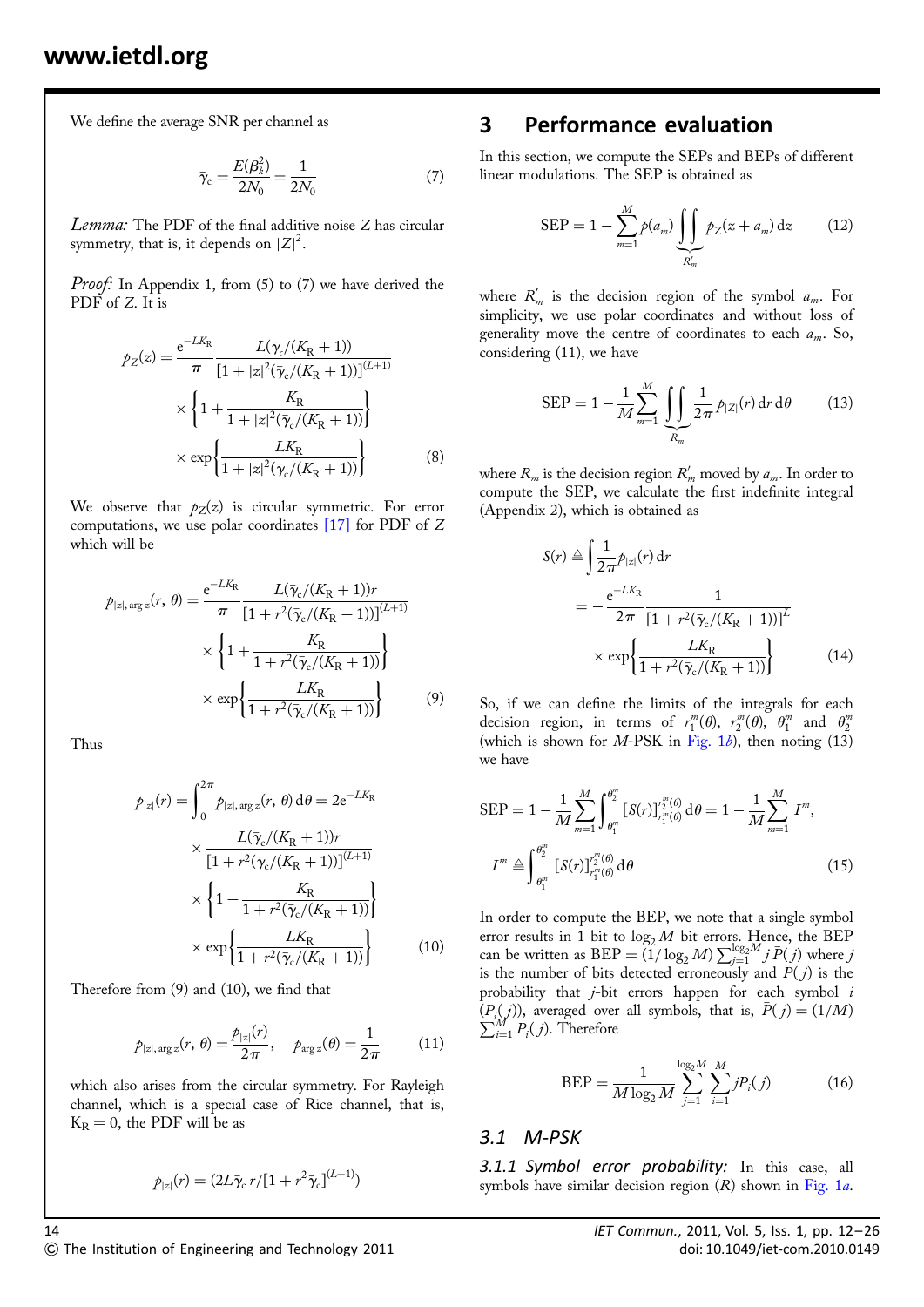

**Figure 1** Decision region of M-PSK and its division into three sub-regions,  $R = 2(R_1 + R_2 + R_3)$ a Decision region

b Three sub-regions

Considering Fig.  $1b$ , in which the decision region is divided into three subregions,  $R_1$ ,  $R_2$  and  $R_3$  as  $R = 2(R_1 + R_2 + R_3)$ , the SEP will be

$$
SEP_{MPSK} = 1 - 2(I_1 + I_2 + I_3)
$$
 (17)

where  $I_1$ ,  $I_2$  and  $I_3$  are the integrals of the PDF of Z over the sub-regions R1, R2 and  $R_3$ , respectively. Owing to the circular symmetry of  $p_Z(z)$ , we rotate  $R_2$  and  $R_3$  clockwise by the angles  $\pi/M$  and  $\pi/2 + \pi/M$ , respectively, as shown in Fig.  $1b$ . In this way, we obtain

$$
I_{1} = \int_{0}^{\pi/M} [S(r)]_{0}^{\infty} d\theta = \frac{1}{2M}
$$
  
\n
$$
I_{2} = \int_{0}^{\pi/2} [S(r)]_{0}^{((\sin \pi/M)/ \sin \theta)} d\theta
$$
  
\n
$$
I_{3} = \int_{0}^{(\pi/2) - (\pi/M)} [S(r)]_{0}^{((\sin \pi/M)/ \cos \theta)} d\theta
$$
  
\n
$$
= \int_{\pi/2}^{\pi - (\pi/M)} [S(r)]_{0}^{((\sin \pi/M)/ \sin \theta)} d\theta
$$
\n(18)

From (14), (17), (18) and after some computations and simplifications, the SEP of M-PSK in Rician channel will be

$$
SEP_{MPSK-Rice} = \frac{e^{-LK_{R}}}{\pi} \int_{0}^{\pi - (\pi/M)} \times \frac{1}{\left[1 + ((\bar{\gamma}_{c} \sin^{2} \pi/M)/(K_{R} + 1) \sin^{2} \theta)\right]^{L}}
$$

$$
\times \exp\left\{\frac{LK_{R}}{1 + ((\bar{\gamma}_{c} \sin^{2} \pi/M)/(K_{R} + 1) \sin^{2} \theta)}\right\} d\theta
$$

$$
= G\left(0, \pi - \frac{\pi}{M}, \bar{\gamma}_{c}, L, K_{R}, \sin \frac{\pi}{M}\right) \tag{19}
$$

where for simplicity, we have used  $G(.)$ . We define it as

$$
G(\theta_1, \theta_2, \bar{\gamma}, L, K_R, d) \triangleq \frac{e^{-LK_R}}{\pi} \int_{\theta_1}^{\theta_2} \frac{1}{[1 + (\bar{\gamma}d^2/(K_R + 1)\sin^2\theta)]^L}
$$

$$
\times \exp\left\{\frac{LK_R}{1 + (\bar{\gamma}d^2/(K_R + 1)\sin^2\theta)}\right\} d\theta
$$
(20)

It is observed from (19) that the error probability has simple form. The integral in (19) can be easily solved using numerical methods. Further, our results show that equation (19) matches with [3, equation (9.15)] by substituting the momentum generating function of Chi-square distribution. For  $L = 1$ 

$$
SEP_{MPSK\text{-}Rice, L=1}
$$

$$
= \frac{e^{-K_{\rm R}}}{\pi} \int_0^{\pi - (\pi/M)} \frac{1}{[1 + ((\bar{\gamma}_{\rm c} \sin^2 \pi/M)/(K_{\rm R} + 1) \sin^2 \theta)]} \times \exp \left\{ \frac{K_{\rm R}}{1 + ((\bar{\gamma}_{\rm c} \sin^2 \pi/M)/(K_{\rm R} + 1) \sin^2 \theta)} \right\} d\theta
$$
 (21)

It can be easily verified that the above equation is the same as that of the one obtained in [1].

For Rayleigh fading channel ( $K_R = 0$ ), the SEP will be

$$
SEP_{MPSK-Rayleigh}
$$
  
=  $\frac{1}{\pi} \int_0^{\pi - (\pi/M)} \frac{1}{[1 + ((\bar{\gamma}_c \sin^2 \pi/M)/ \sin^2 \theta)]^L} d\theta$   
=  $A(\pi - \frac{\pi}{M}, \bar{\gamma}_c \sin^2 \frac{\pi}{M}, L)$  (22)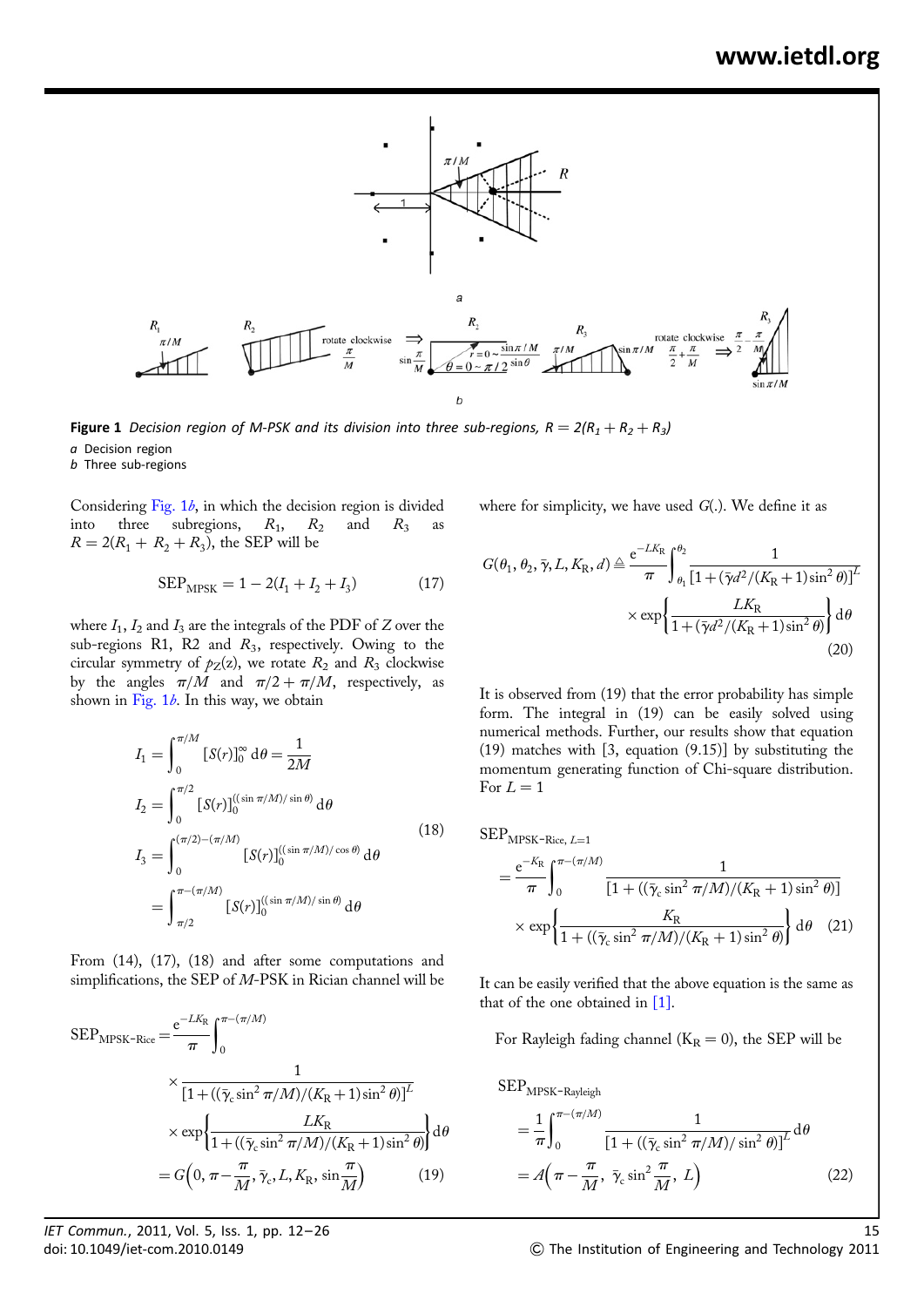where  $A(.)$  is [3, 18]

$$
A(\varphi, c, L) \triangleq \frac{1}{\pi} \int_0^{\varphi} \frac{1}{\left[1 + (c/\sin^2 \theta)\right]^L} d\theta
$$
  
\n
$$
= \frac{\varphi}{\pi} - \frac{1}{\pi} \sqrt{\frac{c}{1 + c}} \left\{ \left(\frac{\pi}{2} + t g^{-1} \left[ -\sqrt{\frac{c}{1 + c}} \cot \varphi \right] \right) \right\}
$$
  
\n
$$
\times \sum_{k=0}^{L-1} {2k \choose k} \frac{1}{4^k (1 + c)^k}
$$
  
\n
$$
- \frac{1}{\pi} \sqrt{\frac{c}{1 + c}} \sin \left( t g^{-1} \left[ -\sqrt{\frac{c}{1 + c}} \cot \varphi \right] \right)
$$
  
\n
$$
\times \sum_{k=0}^{L-1} \sum_{i=1}^k \frac{T_{ik}}{(1 + c)^k} \left[ \cos \left( t g^{-1} \left[ -\sqrt{\frac{c}{1 + c}} \cot \varphi \right] \right) \right]^{2(k - i) + 1}
$$
  
\n(23)

where

$$
T_{ik} = \frac{\binom{2k}{i}}{\binom{2(k-i)}{k-i}4^{i}[2(k-i)+1]}
$$

We observe from (23) that the error probability in Rayleigh channel can be evaluated analytically.

For coherent BFSK, the results can be obtained from that of 2-PSK by replacing  $\bar{\gamma}_c/2$  instead of  $\bar{\gamma}_c$ .

**3.1.2 Bit error probability:** In the following, we assume that Gray coding is used for bit mapping. The BEP for any bit constellations can be computed from (16).

4-PSK: The decision regions of 1-bit and 2-bit errors are demonstrated in Fig. 2 for the transmitted symbol 00. Owing to the symmetry, the other symbols have similar decision regions. Therefore considering (16), (20) and Fig. 2, the BEP is computed as

$$
BEP_{4PSK-Rice} = G\left(0, \frac{\pi}{2}, \bar{\gamma}_b, L, K_R, 1\right) \tag{24}
$$

$$
BEP_{4PSK-Rice, L=1}
$$
  
=  $\frac{e^{-K_{R}}}{\pi} \int_{0}^{\pi/2} \frac{1}{[1 + (\bar{\gamma}_{b}/(K_{R} + 1) sin^{2} \theta)]}$   
×  $\exp \left\{ \frac{K_{R}}{1 + (\bar{\gamma}_{b}/(K_{R} + 1) sin^{2} \theta)} \right\} d\theta$  (25)

where

$$
\bar{\gamma}_{\rm b} = \frac{\bar{\gamma}_{\rm c}}{\log_2 M} \tag{26}
$$

is the average SNR per bit of each channel. For Rayleigh channel, noting (23) we obtain

BEP4PSK-Rayleigh

$$
= \frac{1}{2} - \frac{1}{2} \sqrt{\frac{\bar{\gamma}_b}{1 + \bar{\gamma}_b}} \left\{ \sum_{k=0}^{L-1} {2k \choose k} \frac{1}{4^k (1 + \bar{\gamma}_b)^k} \right\}
$$
(27)

It is easily verified that the BEP of 4-PSK is the same as that of 2-PSK for equal SNR per bit.

8-PSK: Gray coding and decision regions of 1, 2 and 3 bit errors for the transmitted symbol 000 are shown in Fig. 3. The BEP can be computed in the same manner as obtained for 4-PSK. After several calculations and some straightforward simplifications, the result is derived



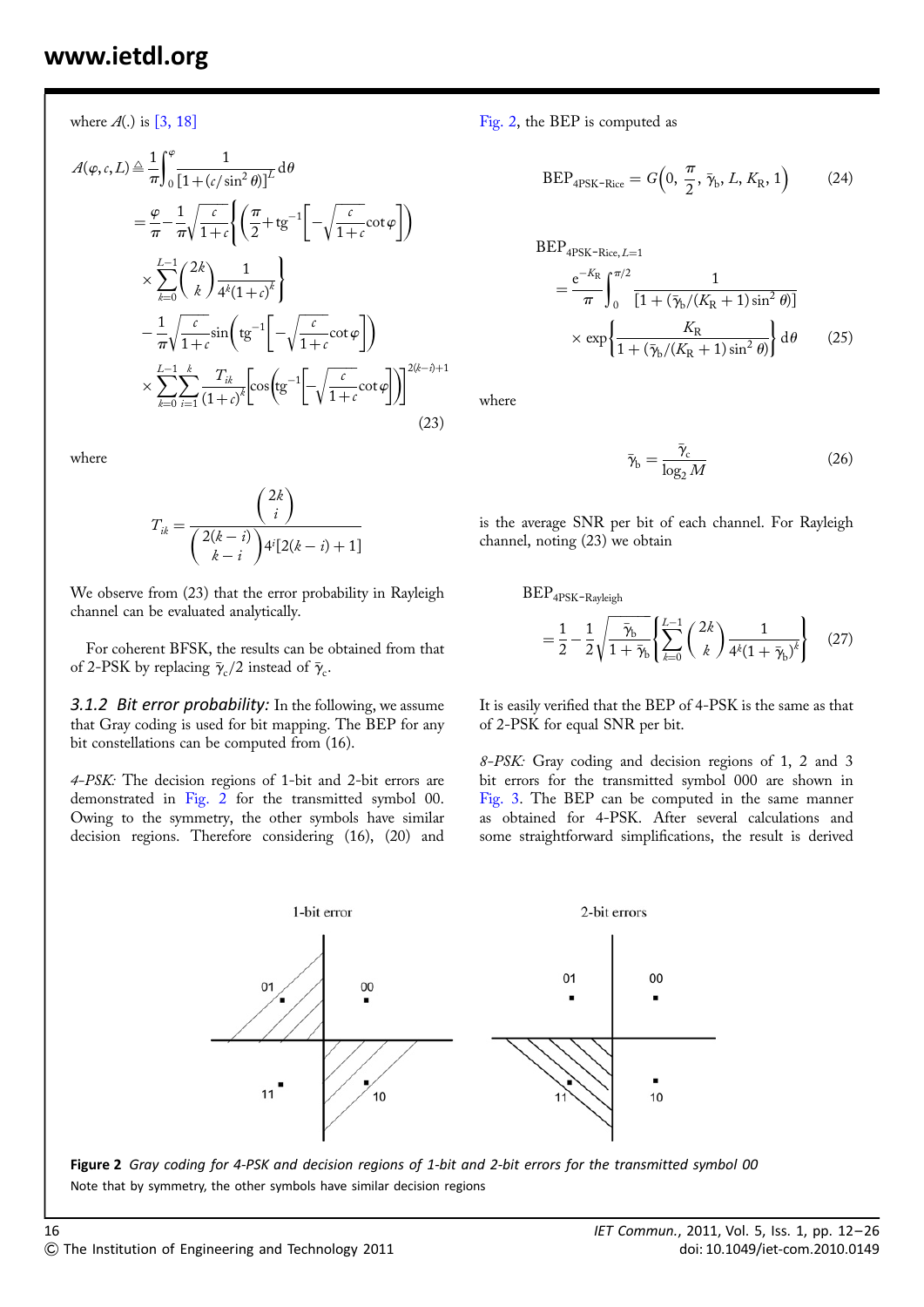

Figure 3 Gray coding for 8-PSK and decision regions of 1-, 2- and 3-bit errors for the transmitted symbol 000

as

$$
BEP_{8PSK-Rice} = \frac{1}{3} G\left(0, \frac{7\pi}{8}, 3\bar{\gamma}_{b}, L, K_{R}, \sin \pi/8\right) + \frac{1}{3} G\left(0, \frac{5\pi}{8}, 3\bar{\gamma}_{b}, L, K_{R}, \sin 3\pi/8\right)
$$
(28)

We observe that BEP has simple form and contains only two integrals. For  $L = 1$ , we obtain

$$
BEP_{8PSK-Rice,L=1}
$$
  
=  $\frac{1}{3} \frac{e^{-K_R} \int_0^{7\pi/8} \frac{1}{[1 + ((3\bar{\gamma}_b \sin^2 \pi/8)/(K_R + 1) \sin^2 \theta)]}$   
 $\times \exp \left\{ \frac{K_R}{1 + ((3\bar{\gamma}_b \sin^2 \pi/8)/(K_R + 1) \sin^2 \theta)} \right\} d\theta$   
+  $\frac{1}{3} \frac{e^{-K_R}}{\pi} \int_0^{5\pi/8} \frac{1}{[1 + ((3\bar{\gamma}_b \sin^2 3\pi/8)/(K_R + 1) \sin^2 \theta)]}$   
 $\times \exp \left\{ \frac{K_R}{1 + ((3\bar{\gamma}_b \sin^2 3\pi/8)/(K_R + 1) \sin^2 \theta)} \right\} d\theta$  (29)

It can be easily verified that the above equation is the same as that of [1]. For Rayleigh channel

$$
BEP_{8PSK-Rayleigh} = \frac{1}{3} A \left( \frac{7\pi}{8}, 3\bar{\gamma}_b \sin^2 \pi/8, L \right) + \frac{1}{3} A \left( \frac{5\pi}{8}, 3\bar{\gamma}_b \sin^2 3\pi/8, L \right) \tag{30}
$$

where  $A(.)$  has been defined in (23).

16-PSK: Using the same procedure applied in deriving BEP of 8-PSK and without referring to the details, the BEP of 16-PSK after long calculations is derived as

$$
BEP_{16PSK-Rice} = \frac{1}{4} G\left(0, \frac{15\pi}{16}, 4\bar{\gamma}_b, L, K_R, \sin \pi/16\right) + \frac{1}{2} G\left(\frac{3\pi}{16}, \frac{\pi}{2}, 4\bar{\gamma}_b, L, K_R, \sin 3\pi/16\right) + \frac{1}{4} G\left(0, \frac{7\pi}{16}, 4\bar{\gamma}_b, L, K_R, \sin 7\pi/16\right)
$$
\n(31)

 $\text{BEP}_{16\text{PSK}-\text{Rice},\,L=1}$ 

$$
= \frac{e^{-K_{R}}}{4\pi} \int_{0}^{15\pi/16} \frac{1}{[1 + ((4\bar{\gamma}_{b}\sin^{2}\pi/16)/(K_{R} + 1)\sin^{2}\theta)]}
$$
  
\n
$$
\times \exp \left\{ \frac{K_{R}}{1 + ((4\bar{\gamma}_{b}\sin^{2}\pi/16)/(K_{R} + 1)\sin^{2}\theta)} \right\} d\theta
$$
  
\n
$$
+ \frac{e^{-K_{R}}}{2\pi} \int_{3\pi/16}^{\pi/2} \frac{1}{[1 + ((4\bar{\gamma}_{b}\sin^{2}3\pi/16)/(K_{R} + 1)\sin^{2}\theta)]}
$$
  
\n
$$
\times \exp \left\{ \frac{K_{R}}{1 + (4\bar{\gamma}_{b}\sin^{2}3\pi/16/(K_{R} + 1)\sin^{2}\theta)} \right\} d\theta
$$
  
\n
$$
+ \frac{e^{-K_{R}}}{4\pi} \int_{0}^{7\pi/16} \frac{1}{[1 + ((4\bar{\gamma}_{b}\sin^{2}7\pi/16)/(K_{R} + 1)\sin^{2}\theta)]}
$$
  
\n
$$
\times \exp \left\{ \frac{K_{R}}{1 + ((4\bar{\gamma}_{b}\sin^{2}7\pi/16)/(K_{R} + 1)\sin^{2}\theta)} \right\} d\theta
$$
  
\n(32)

We note that the BEP includes just three versions of one integral. For Rayleigh channel, we have

$$
BEP_{16PSK-Rayleigh} = \frac{1}{4} A \left( \frac{15 \pi}{16}, 4 \bar{\gamma}_b \sin^2 \pi / 16, L \right) + \frac{1}{2} A \left( \frac{\pi}{2}, 4 \bar{\gamma}_b \sin^2 3 \pi / 16, L \right)
$$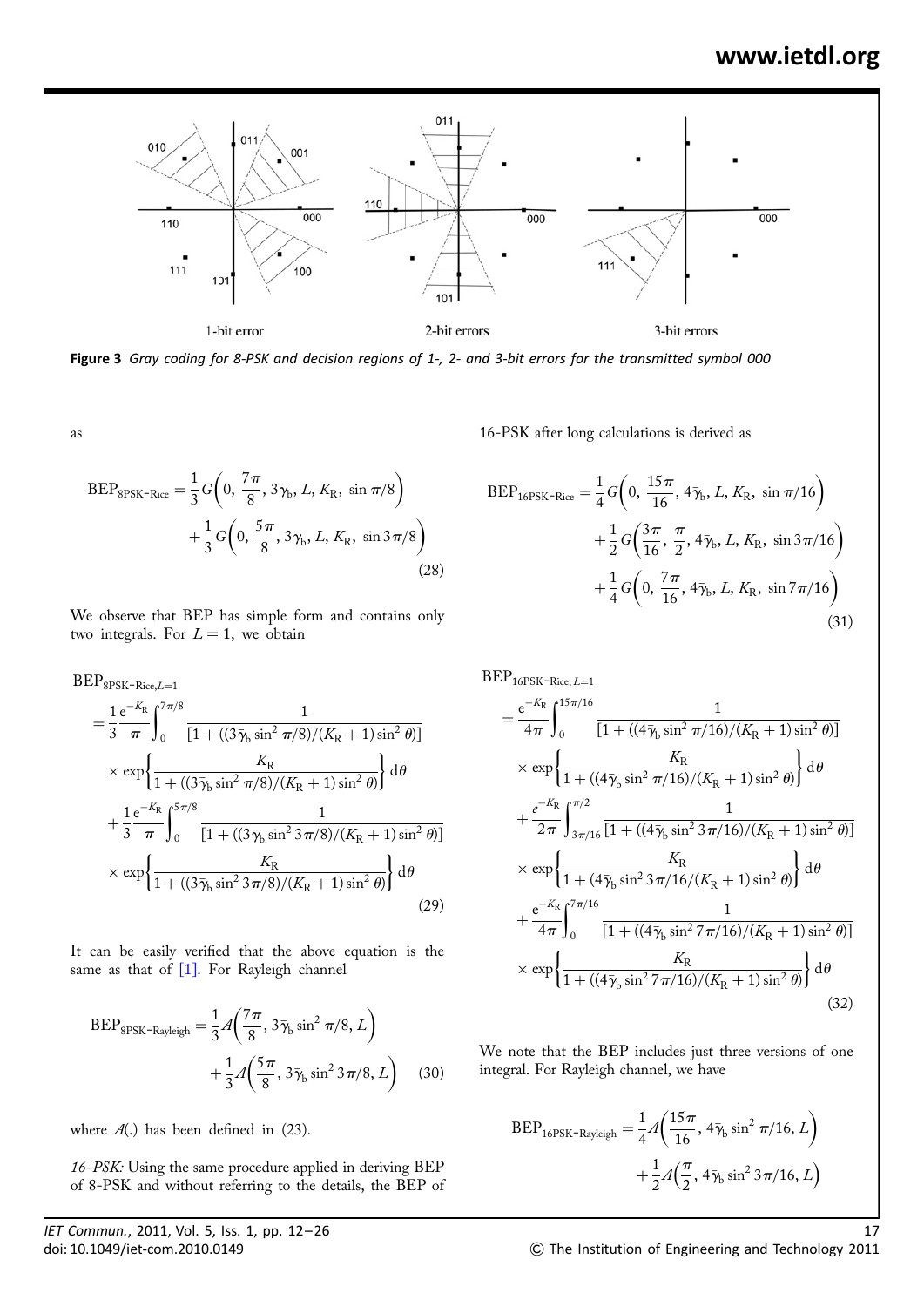$$
-\frac{1}{2}A\left(\frac{3\pi}{16}, 4\bar{\gamma}_{b}\sin^{2} 3\pi/16, L\right) +\frac{1}{4}A\left(\frac{7\pi}{16}, 4\bar{\gamma}_{b}\sin^{2} 7\pi/16, L\right)
$$
(33)

#### 3.2 M-AM (M-ASK)

Fig. 4a demonstrates the decision regions. The SEP is derived as

$$
SEP_{\text{M-AM,Rice}} = 2\left(1 - \frac{1}{M}\right)G\left(0, \frac{\pi}{2}, \bar{\gamma}_c, L, K_{\text{R}}, \sqrt{3/(M^2 - 1)}\right)
$$
\n(34)

 $\rm{SEP}_{\rm{M-AM,Rice},\it{L=1}}$ 

$$
= \left(1 - \frac{1}{M}\right)^{2e^{-K_{R}}}\int_{0}^{\pi/2} \frac{1}{[1 + ((3\bar{\gamma}_{c}/(M^{2} - 1))/(K_{R} + 1)\sin^{2}\theta)]}
$$

$$
\times \exp\left\{\frac{K_{R}}{1 + ((3\bar{\gamma}_{c}/(M^{2} - 1))/(K_{R} + 1)\sin^{2}\theta)}\right\} d\theta
$$
(35)

 $SEP_{M-AM,Rayleigh}$ 

$$
= \left(1 - \frac{1}{M}\right) \left(1 - \sqrt{\frac{3\bar{\gamma}_c}{3\bar{\gamma}_c + M^2 - 1}}\right) \times \sum_{k=0}^{L-1} {2k \choose k} \frac{1}{4^k (1 + 3\bar{\gamma}_c/(M^2 - 1))^k} \right) (36)
$$

#### 3.3 M-QAM

In general, square M-QAM is composed of the quadrature combination of two  $\sqrt{M}$ -AM modulations, each with half of the total power. Therefore the SEP for M-QAM can be expressed as

$$
SEP_{MQAM,\gamma} = 1 - \left[1 - SEP_{\sqrt{M}-AM,\gamma/2}\right]^2 \tag{37}
$$

Thus, using (34) and (36), the SEP can be calculated for square M-QAM in Rice and Rayleigh fading channels, respectively.

16-QAM: Since 16-QAM is commonly used, we directly obtain its SEP and BEP. Fig. 4b shows Gray coding and the decision regions. It can be verified that

$$
SEP_{16QAM-Rice} = 3G\left(0, \frac{\pi}{2}, \bar{\gamma}_c, L, K_R, \sqrt{0.1}\right) - \frac{9}{4}G\left(0, \frac{\pi}{4}, \bar{\gamma}_c, L, K_R, \sqrt{0.1}\right)
$$
(38)



Figure 4 Gray coding and decision regions for SEP evaluation of different modulations

a M-AM (M-ASK)

b 16-QAM c 8AM-PM

$$
SEP_{16QAM-Rice, L=1}
$$
\n
$$
= \frac{3e^{-K_{R}}}{\pi} \int_{0}^{\pi/2} \frac{1}{[1 + (0.1\bar{\gamma}_{c}/(K_{R} + 1)\sin^{2}\theta)]}
$$
\n
$$
\times \exp\left\{\frac{K_{R}}{1 + (0.1\bar{\gamma}_{c}/(K_{R} + 1)\sin^{2}\theta)}\right\} d\theta
$$
\n
$$
- \frac{9e^{-K_{R}}}{4} \int_{0}^{\pi/4} \frac{1}{[1 + (0.1\bar{\gamma}_{c}/(K_{R} + 1)\sin^{2}\theta)]}
$$
\n
$$
\times \exp\left\{\frac{K_{R}}{1 + (0.1\bar{\gamma}_{c}/(K_{R} + 1)\sin^{2}\theta)}\right\} d\theta
$$
\n
$$
SEP_{16QAM-Rayleigh} = 3\mathcal{A}\left(\frac{\pi}{2}, 0.1\bar{\gamma}_{c}, L\right)
$$
\n
$$
- \frac{9}{4}\mathcal{A}\left(\frac{\pi}{4}, 0.1\bar{\gamma}_{c}, L\right) \tag{40}
$$

 $\degree$  The Institution of Engineering and Technology 2011 doi: 10.1049/iet-com.2010.0149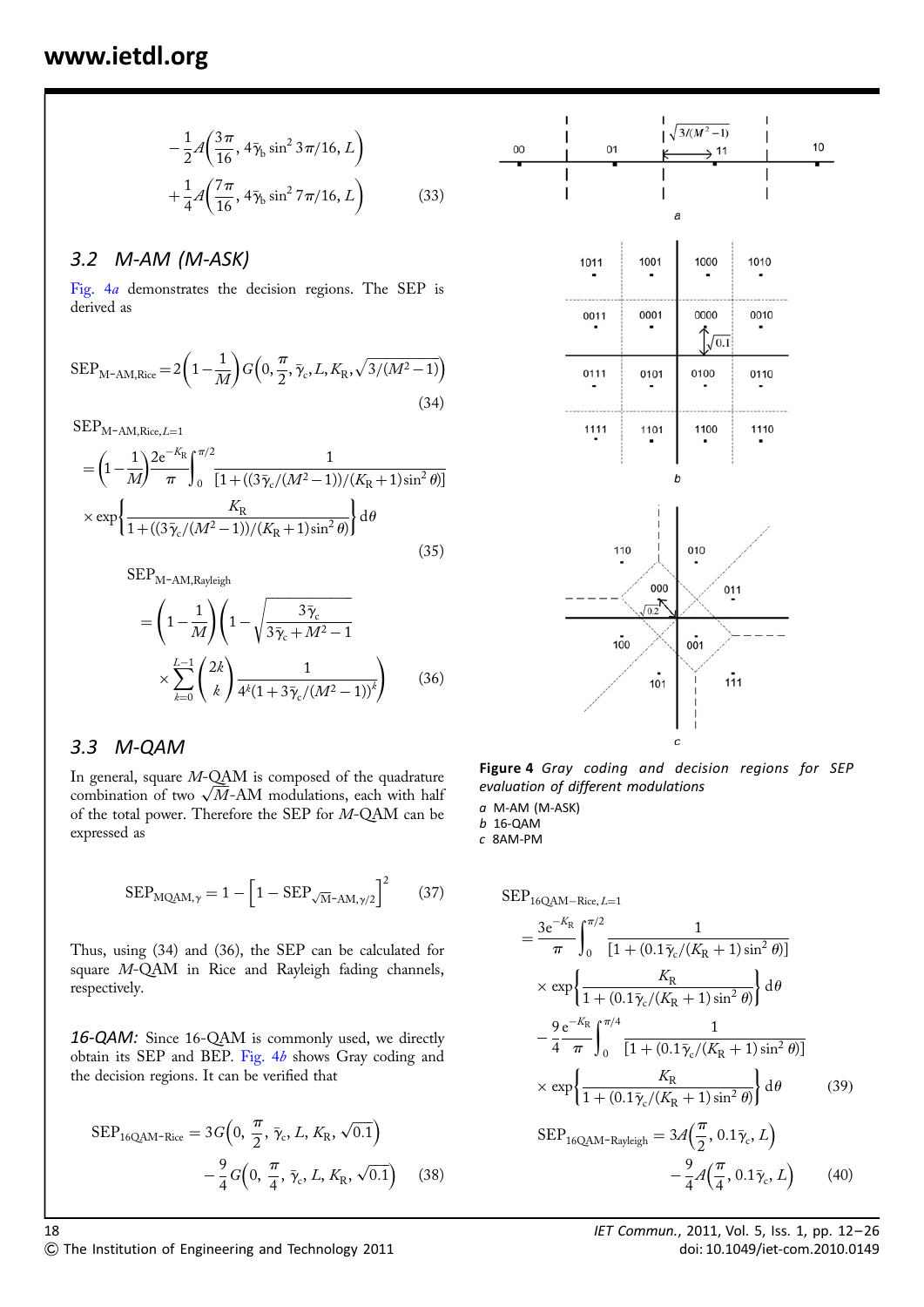And after many computations and simplifications, we have computed the BEP as

$$
BEP_{16QAM-Rice} = \frac{1}{4} G\left(0, \frac{\pi}{2}, 4\bar{\gamma}_b, L, K_R, \sqrt{0.1}\right) + \frac{1}{4} G\left(0, \pi - tg^{-1} \frac{1}{3}, 4\bar{\gamma}_b, L, K_R, \sqrt{0.1}\right) + \frac{1}{4} G\left(0, \frac{\pi}{2}, 4\bar{\gamma}_b, L, K_R, \sqrt{0.9}\right) + \frac{1}{4} G\left(0, \frac{\pi}{2} + tg^{-1} \frac{1}{3}, 4\bar{\gamma}_b, L, K_R, \sqrt{0.9}\right) - \frac{1}{4} G\left(0, \frac{\pi}{2}, 4\bar{\gamma}_b, L, K_R, \sqrt{2.5}\right) \tag{41}
$$

 $\mathrm{BEP}_{16\mathrm{QAM}\text{-}\mathrm{Rice},\,L=1}$ 

$$
= \frac{e^{-K_{R}}}{4\pi} \int_{0}^{\pi/2} \frac{1}{[1 + (0.4\bar{\gamma}_{b}/(K_{R} + 1)\sin^{2}\theta)]}
$$
  
\n
$$
\times \exp \left\{ \frac{K_{R}}{1 + (0.4\bar{\gamma}_{b}/(K_{R} + 1)\sin^{2}\theta)} \right\} d\theta
$$
  
\n
$$
+ \frac{e^{-K_{R}}}{4\pi} \int_{0}^{\pi - tg^{-1}(1/3)} \frac{1}{[1 + (0.4\bar{\gamma}_{b}/(K_{R} + 1)\sin^{2}\theta)]}
$$
  
\n
$$
\times \exp \left\{ \frac{K_{R}}{1 + (0.4\bar{\gamma}_{b}/(K_{R} + 1)\sin^{2}\theta)} \right\} d\theta
$$
  
\n
$$
+ \frac{e^{-K_{R}}}{4\pi} \int_{0}^{\pi/2} \frac{1}{[1 + (3.6\bar{\gamma}_{b}/(K_{R} + 1)\sin^{2}\theta)]}
$$
  
\n
$$
\times \exp \left\{ \frac{K_{R}}{1 + (3.6\bar{\gamma}_{b}/(K_{R} + 1)\sin^{2}\theta)} \right\} d\theta
$$
  
\n
$$
+ \frac{e^{-K_{R}}}{4\pi} \int_{0}^{(\pi/2) + tg^{-1}(1/3)} \frac{1}{[1 + (3.6\bar{\gamma}_{b}/(K_{R} + 1)\sin^{2}\theta)]}
$$
  
\n
$$
\times \exp \left\{ \frac{K_{R}}{1 + (3.6\bar{\gamma}_{b}/(K_{R} + 1)\sin^{2}\theta)} \right\} d\theta
$$
  
\n
$$
- \frac{e^{-K_{R}}}{4\pi} \int_{0}^{\pi/2} \frac{1}{[1 + (10\bar{\gamma}_{b}/(K_{R} + 1)\sin^{2}\theta)]}
$$
  
\n
$$
\times \exp \left\{ \frac{K_{R}}{1 + (10\bar{\gamma}_{b}/(K_{R} + 1)\sin^{2}\theta)} \right\} d\theta
$$
  
\n(42)

$$
BEP_{16QAM-Rayleigh} = \frac{1}{4} A\left(\frac{\pi}{2}, 0.4\bar{\gamma}_{b}, L\right) + \frac{1}{4} A\left(\pi - \text{tg}^{-1} \frac{1}{3}, 0.4\bar{\gamma}_{b}, L\right) + \frac{1}{4} A\left(\frac{\pi}{2}, 3.6\bar{\gamma}_{b}, L\right) + \frac{1}{4} A\left(\frac{\pi}{2} + \text{tg}^{-1} \frac{1}{3}, 3.6\bar{\gamma}_{b}, L\right) - \frac{1}{4} A\left(\frac{\pi}{2}, 10\bar{\gamma}_{b}, L\right)
$$
(43)

#### 3.4 8AM-PM

Bit mapping for Gray coding and decision regions are shown in Fig. 4c. The SEP is derived as

$$
SEP_{8AM-PM-Rice}
$$
  
=  $\frac{1}{2} G(0, \frac{\pi}{2}, \bar{\gamma}_c, L, K_R, \sqrt{0.4})$   
+  $\frac{9}{4} G(0, \frac{\pi}{2}, \bar{\gamma}_c, L, K_R, \sqrt{0.2})$   
-  $2G(0, \frac{\pi}{4}, \bar{\gamma}_c, L, K_R, \sqrt{0.2})$  (44)

 $\mbox{SEP}_{\mbox{\footnotesize{8AM-PM-Rice}},\,L=1}$ 

$$
= \frac{e^{-K_{R}}}{2\pi} \int_{0}^{\pi/2} \frac{1}{[1 + (0.4\bar{\gamma}_{c}/(K_{R} + 1)\sin^{2}\theta)]}
$$
  
\n
$$
\times \exp \left\{ \frac{K_{R}}{1 + (0.4\bar{\gamma}_{c}/(K_{R} + 1)\sin^{2}\theta)} \right\} d\theta
$$
  
\n
$$
+ \frac{9e^{-K_{R}}}{4\pi} \int_{0}^{\pi/2} \frac{1}{[1 + (0.2\bar{\gamma}_{c}/(K_{R} + 1)\sin^{2}\theta)]}
$$
  
\n
$$
\times \exp \left\{ \frac{K_{R}}{1 + (0.2\bar{\gamma}_{c}/(K_{R} + 1)\sin^{2}\theta)} \right\} d\theta
$$
  
\n
$$
- \frac{2e^{-K_{R}}}{\pi} \int_{0}^{\pi/4} \frac{1}{[1 + (0.2\bar{\gamma}_{c}/(K_{R} + 1)\sin^{2}\theta)]}
$$
  
\n
$$
\times \exp \left\{ \frac{K_{R}}{1 + (0.2\bar{\gamma}_{c}/(K_{R} + 1)\sin^{2}\theta)} \right\} d\theta
$$
(45)

$$
SEP_{\text{SAM-PM-Rayleigh}} = \frac{1}{2} A\left(\frac{\pi}{2}, 0.4\bar{\gamma}_c, L\right) + \frac{9}{4} A\left(\frac{\pi}{2}, 0.2\bar{\gamma}_c, L\right) - 2 A\left(\frac{\pi}{4}, 0.2\bar{\gamma}_c, L\right)
$$
(46)

The BEP contains 16 versions of the integral in (20), which is not presented here.

#### 3.5 Nakagami fading

It has been shown  $\lceil 6 \rceil$  that Nakagmi-m fading with the integer parameter  $m$  in the Lth order diversity channel is equivalent to the Rayleigh channel with mLth order diversity. Therefore the error probabilities in Nakagami-m channel with the integer parameter can be obtained from those of Rayleigh channels.

## 4 Numerical results

In this section, we evaluate the performance of linearly modulated signals based on the analytical derivations provided in the previous section and also simulation results. Fig. 5 shows the SEPs of 2-PSK, 8-PSK and 16-QAM against the average SNR for different number of diversity branches in Rician channel with the Rice factor  $K_R = 10$ .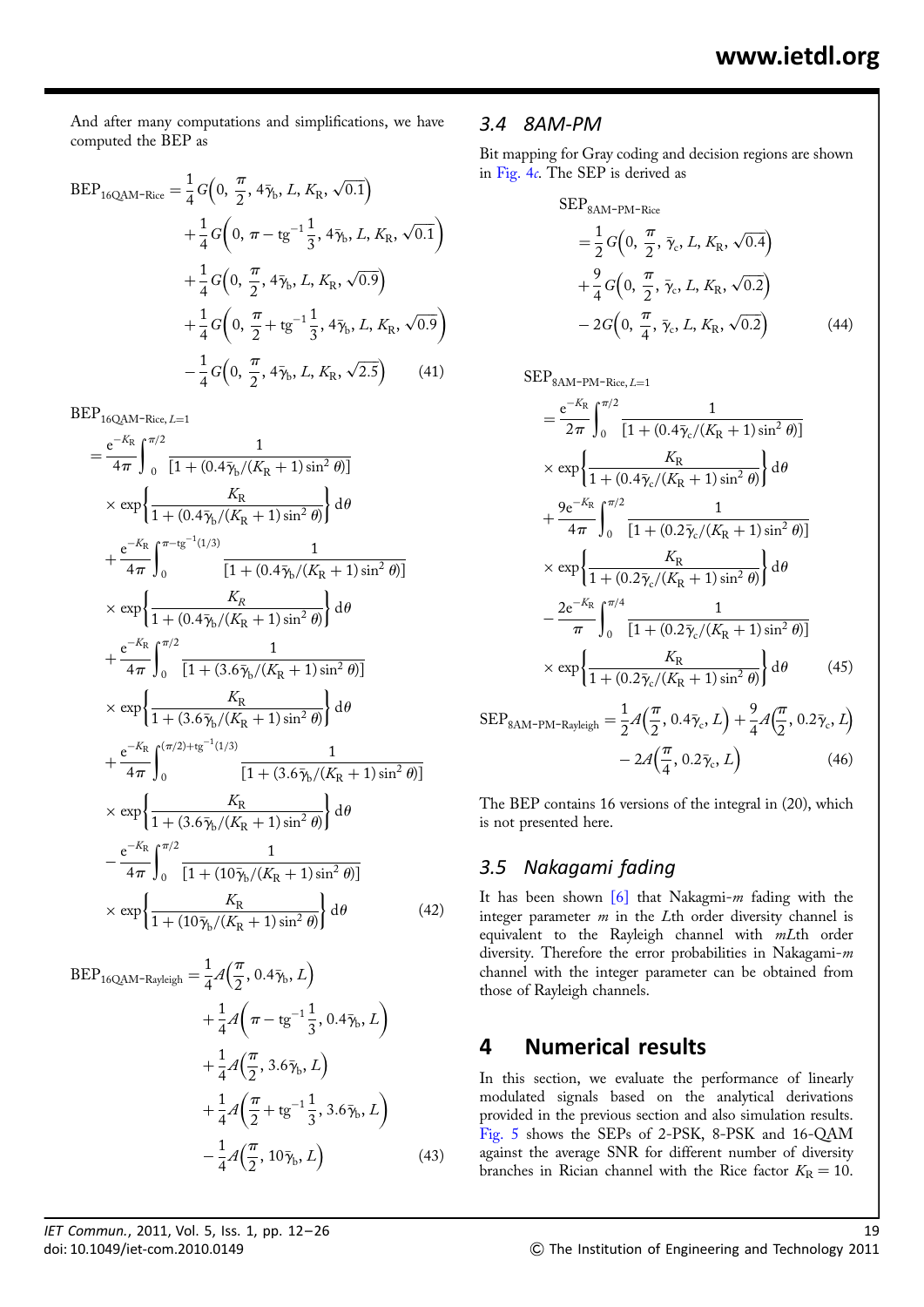

Figure 5 SEP of different modulations against the average SNR for different number of diversity branches in Rician channel with  $K_R = 10$ 

It is observed that the error probability decreases with diversity order  $(L)$ , as expected. As an example, the error probabilities of 2-PSK in Rician channel with  $\bar{\gamma}_c = 10 \text{ dB}$ 

for  $L = 1$ , 2, 3 and four are  $7 \times 10^{-4}$ , 2.26  $\times 10^{-6}$ ,  $0.83 \times 10^{-8}$  and  $0.32 \times 10^{-10}$ , respectively. The results for  $L = 1$  quite match with those of [1].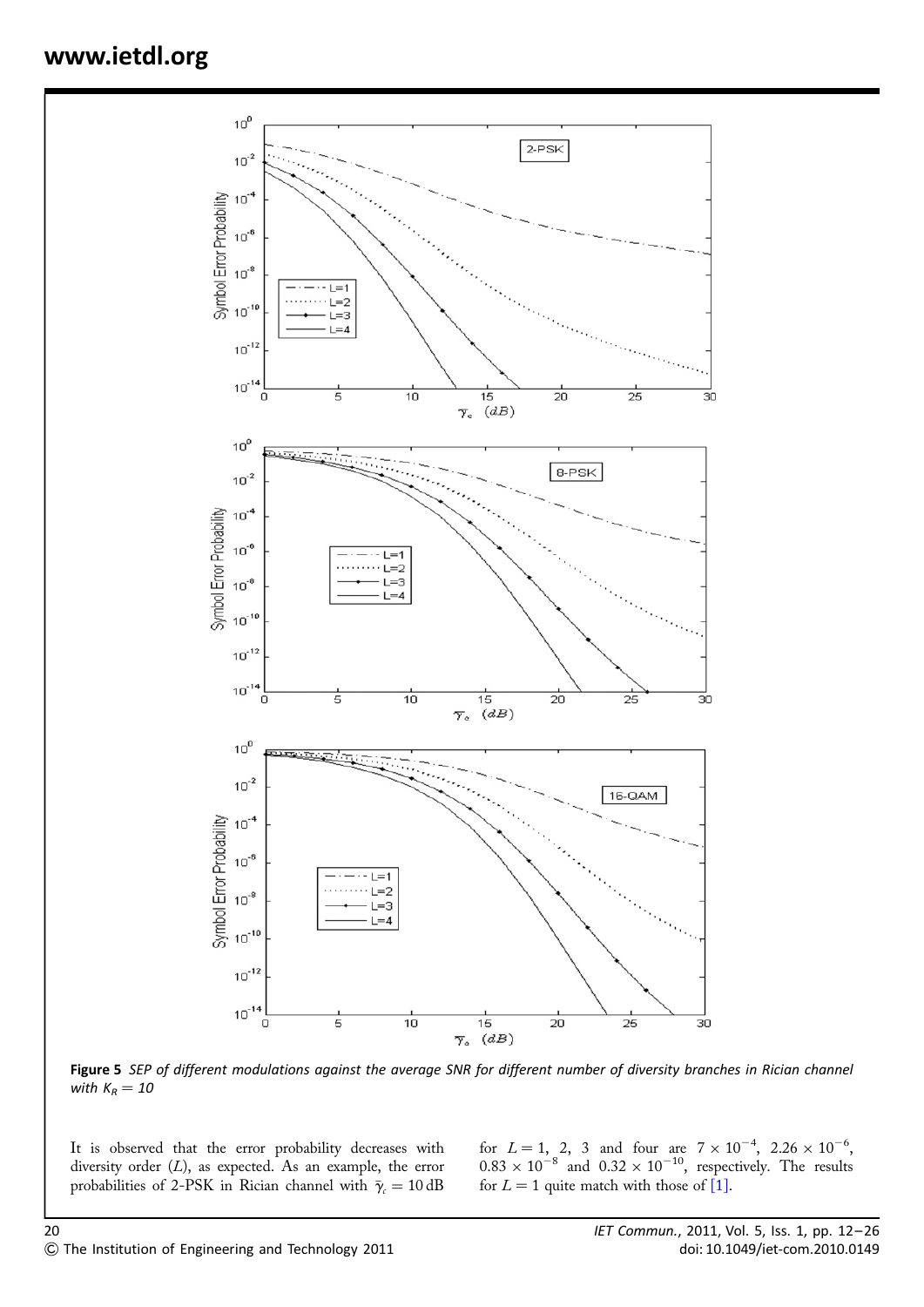Figs. 6a and b compare the SEPs of different M-PSKs, 8AM-PM and 16-QAM for  $L = 2$  in Rician ( $K_R = 10$ ) and Rayleigh ( $K_R = 0$ ) fading channels, respectively. It is observed that 16-QAM has better performance than 16- PSK. In addition, 8AM-PM works better than 8-PSK. We also observe that at large SNRs the error probabilities are exponentially reduced by the number of diversity

branches L,  $\text{SEP} \propto (1/(\bar{\gamma}_c)^L)$ , that is, numerical results verify that the system achieves Lth order diversity for the case of independent branches. However, this exponential behaviour happens sooner in Rayleigh channel compared to the Rice channel. Our results for M-PSK quite match with those obtained in  $\lceil 3 \rceil$ . Comparing with  $\lceil 6 \rceil$ , the same results are obtained while our expressions have simple



Figure 6 SEPs of different modulations in Rice and Rayleigh channels for  $L = 2$ a Rice  $(K_R = 10)$ b Rayleigh ( $K_R = 0$ )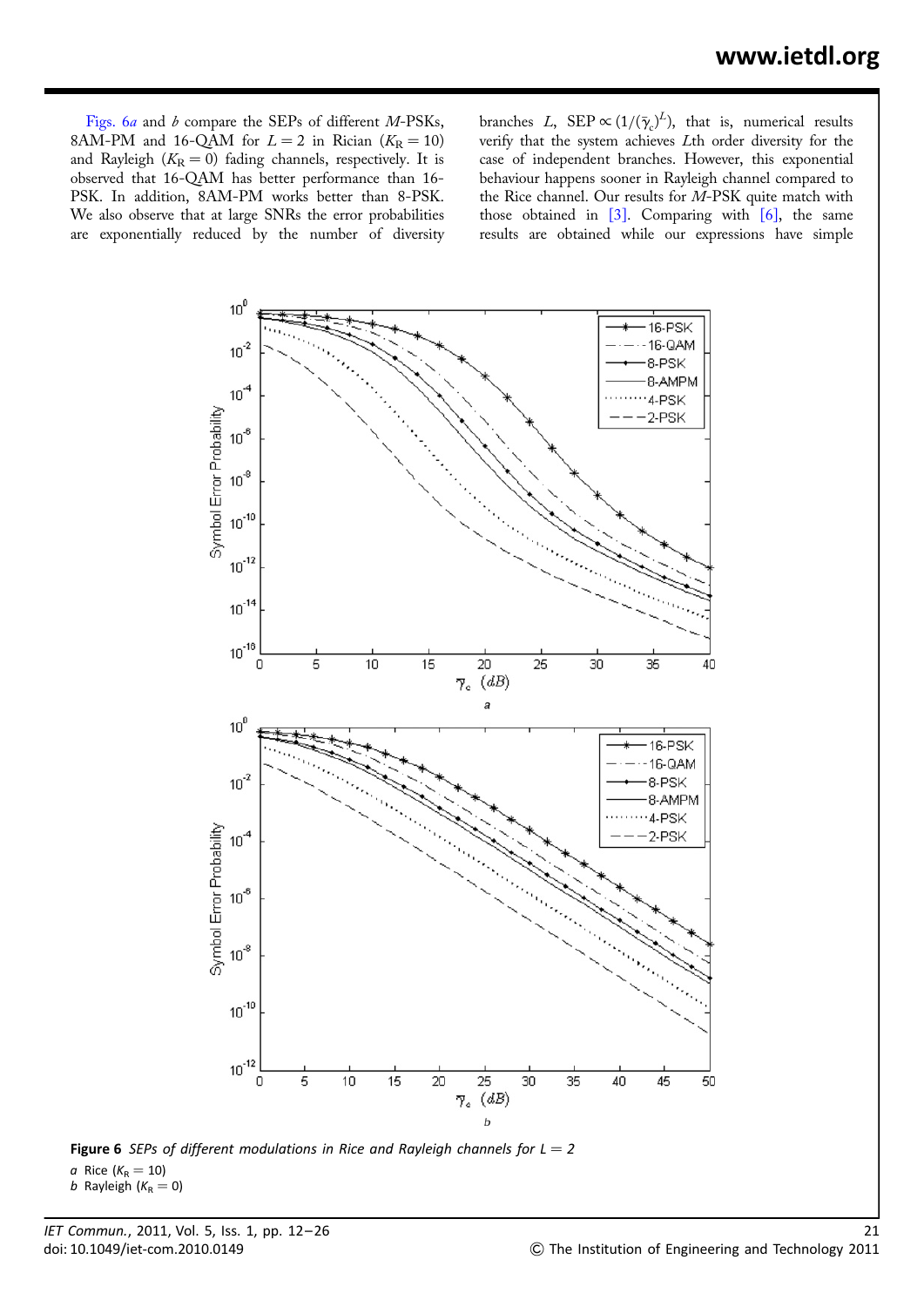forms. Since the results are the same, they are shown as only one curve.

Figs. 7a and b show the BEPs of different M-PSKs and 16-QAM for  $L = 2$  in Rice  $(K_R = 10)$  and Rayleigh  $(K_R = 0)$  channels, respectively. It is observed that the BEP of 16-QAM is very close to that of 8-PSK. We also observe that for high SNRs the error probabilities are proportional to the inverse of SNR powered by L, which indicates the Lth order diversity.

Fig. 8 demonstrates the SEP of 4-PSK against the average SNR for different values of Rice factors  $(K_R)$  and  $L = 2$ . As expected, the performance improves by increasing the Rice factor.



Figure 7 BEP of different M-PSKs and 16-QAM in Rice and Rayleigh channels for  $L = 2$  $a K_R = 10$  (Rice)  $b$  K<sub>R</sub> = 0 (Rayleigh)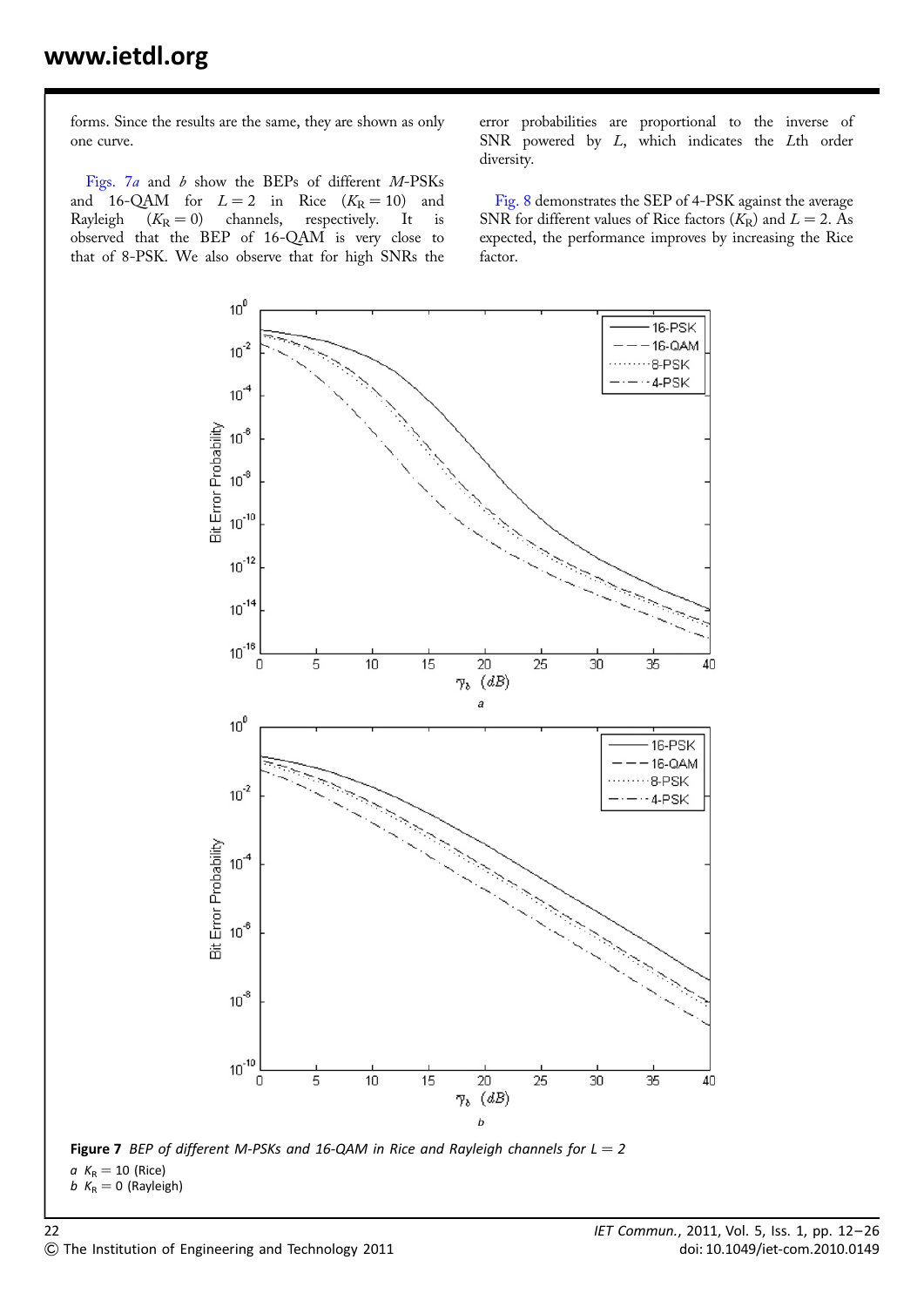

Figure 8 SEP of 4-PSK against the average SNR for different Rice factors and  $L = 2$ 

In order to verify the analytical evaluations, we have provided simulations. Figs.  $9a$  and  $b$  depict the analytical and simulation results for SEP and BEP of different modulations in Rician channel with  $K_R = 10$  and diversity order  $L = 2$ . It is observed that the simulation results confirm the analytical evaluations. The results hold true for all cases.



**Figure 9** Analytical and simulation results for different modulations against the average SNR in Rician channel with  $K_R = 10$ and diversity order  $L = 2$ 

The legends are in the same order as the curves

a Symbol error probability

b Bit error probability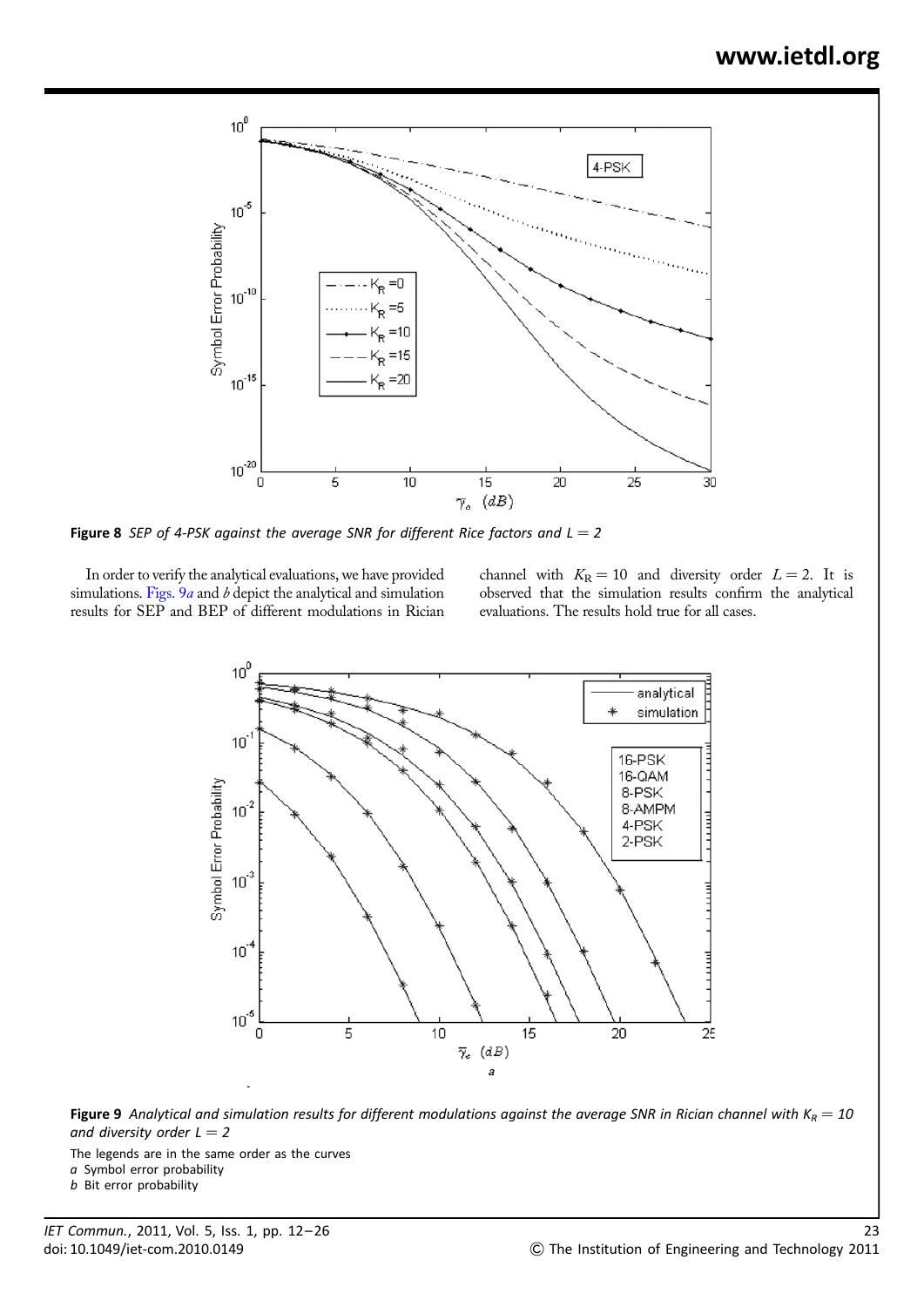

Figure 9 Continued

# 5 Conclusions

We obtained the exact SEPs and BEPs of linearly modulated signals in Rician frequency flat fading channels with diversity transmission and coherent detection with MRC at the receiver. The results were presented in the simple forms and contain several versions of a single integral, which can be easily solved numerically. By setting the Rice factor to zero, the results can be generalised to Rayleigh channel, which is the special case of Rice channel. In this case, the error probabilities have analytical solutions. Using the fact that Nakagmi- $m$  fading with the integer parameter  $m$  in the Lth order diversity channel is equivalent to the Rayleigh channel with mLth order diversity, the error probabilities can be also derived for this channel. It was shown that at large SNRs, the error probability is proportional to the inverse of SNR powered by the number of diversity branches, which verifies that the system achieves Lth order diversity. The simulation results also confirm the analytical evaluations.

# 6 Acknowledgments

This work was supported by Iran National Science Foundation (INSF) under contract no. 11388.

The author would like to thank Prof. Masoumeh Nasiri-Kenari for her valuable comments. The author also would like to thank Prof. Jawad A. Salehi.

# 7 References

[1] SHAYESTEH M.G., AGHAMOHAMMADI A.: 'On the error probability of linearly modulated signals on the frequency flat Rician, Rayleigh, and AWGN channels', IEEE Trans. Commun., 1995, 43, (2/3/4), pp. 1454– 1466

[2] SIMON M.K., ALOUINI M.S.: 'A unified approach to the performance analysis of digital communications over generalized fading channel', Proc. IEEE, 1998, 86, pp. 1860– 1877

[3] SIMON M.K., ALOUINI M.S.: 'Digital communications over fading channel' (John Wiley, 2005, 2nd edn.)

[4] SEO S., LEE C., KANG S.: 'Exact performance analysis of M-ary QAM with MRC diversity in Rician fading channels', Electronic Lett., 2004, 40, (8)

[5] CAO L., BEAULIEU N.C.: 'Closed-form BER results for MRC diversity with channel estimation errors in Rician fading channels', IEEE Trans. Wirel. Commun., 2005, 4, (4), pp. 1440– 1447

[6] PROAKIS J.G., SALEHI M.: 'Digital communications' (Prentice-Hall, 2008, 5th edn.)

[7] KIM I.-M.: 'Exact BER analysis of OSTBCs in spatially correlated MIMO channels', IEEE Trans. Commun., 2006, 54, (8), pp. 1365– 1373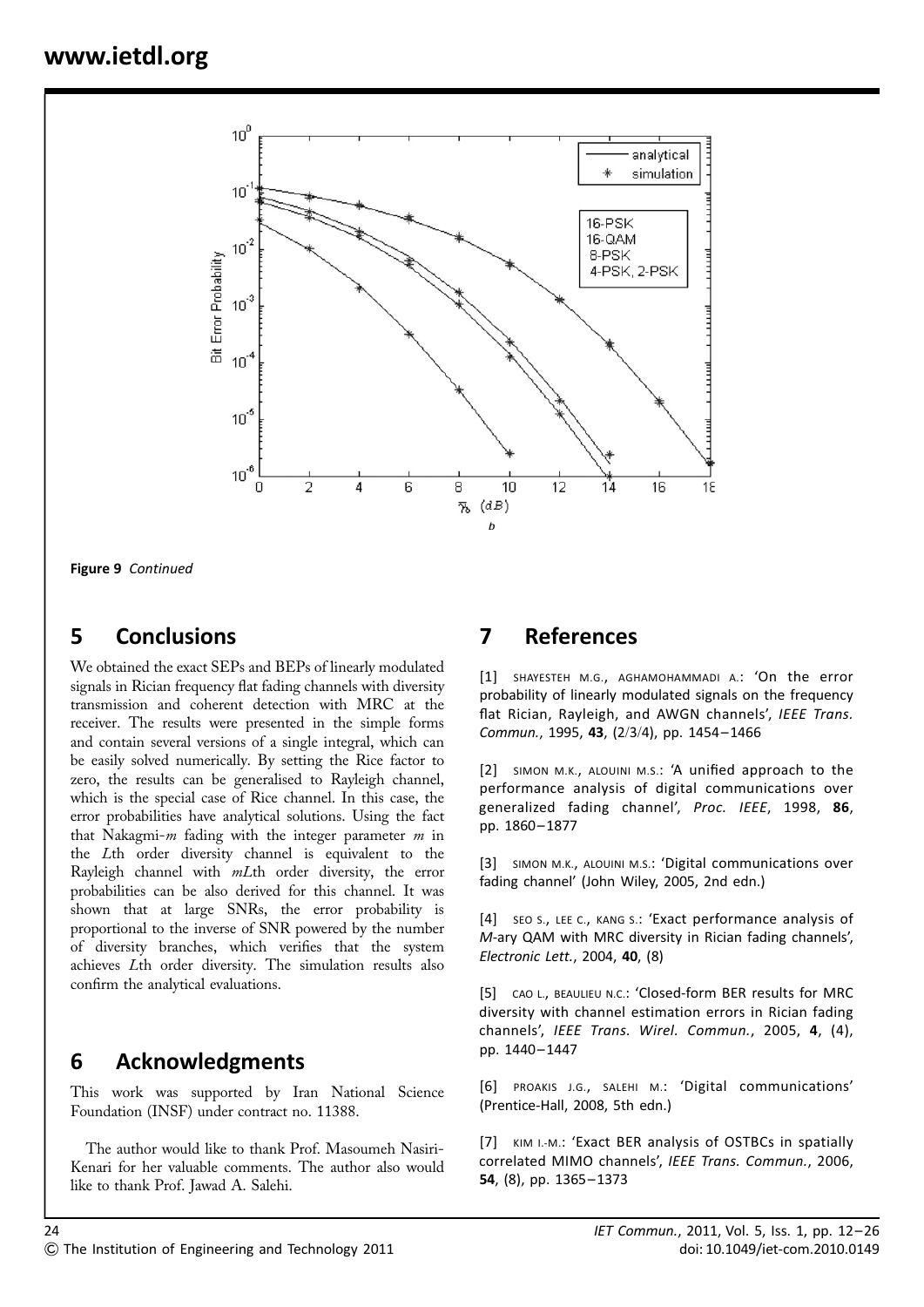[8] CHO K., YOON D.: 'On the general BER expression of oneand two-dimensional amplitude modulations', IEEE Trans. Commun., 2002, 50, (7), pp. 1074– 1080

[9] SMITH D.B., ABHAYAPALA T.D.: 'Maximal ratio combining performance analysis in practical Rayleigh fading channels', IEE Proc. Commun., 2006, 153, (5), pp. 755– 761

[10] AALO V.A., EFTHYMOGLOU G.P., PIBOONGUNGON T., ISKANDER C.D.: 'Performance of diversity receivers in generalized gamma fading channels', IET Commun., 2007, 1, (3), pp. 341– 347

[11] NAJAFIZADEH L., TELLAMBURA C.: 'BER analysis of arbitrary QAM for MRC diversity with imperfect channel estimation in generalized Rician fading channels', IEEE Trans. Veh. Tech., 2006, 55, (4), pp. 1440-1447

[12] MA Y., SCHOBER R., ZHANG D.: 'Exact BER for M-QAM with MRC and imperfect channel estimation in Rician fading channels', IEEE Trans. Wirel. Commun., 2007, 6, (3), pp. 926– 1447

[13] SUN J., REED I.S.: 'Linear Diversity analysis for M-PSK in Rician fading channels', IEEE Trans. Commun., 2003, 51, (11), pp. 1749– 1753

[14] BEVAN D.D., ERMOLAYEV V.T., FLAKSMAN A.G.: 'Coherent multichannel reception of binary modulated signals with dependent Rician fading', IEE Proc. Commun., 2001, 148, (2), pp. 105– 111

[15] XIAO L., DONG X.: 'The exact transition probability and bit error probability of two-dimensional signaling', IEEE Trans. Wirel. Commun., 2005, 4, (5), pp. 2600– 2609

[16] AL FALUJAH I., PRABHU V.K.: 'Performance analysis of MQAM with MRC over Nakagami-m fading channels', Electron. Lett., 2006, 42, (4)

[17] PAPOULIS A.: 'Probability, random variables, and stochastic processes' (McGraw-Hill, 2002)

[18] GRADSHTEYN I.S., RYZHIK I.M.: 'Tables of integrals, series, and products' (Academic, 1992)

[19] ABRAMOWITZ M., STEGUN I.A.: 'Handbook of mathematical functions' (Dover, 1970)

# 8 Appendix 1: derivation of the PDF of the final additive noise Z

Here, we derive a closed form for the PDF of Z. We start from (6) and consider an alternative expression for  $I_{\alpha}(y)$  [6, 17] as

$$
I_{\alpha}(y) = \sum_{n=0}^{\infty} \frac{(y/2)^{\alpha+2n}}{n!\Gamma(\alpha+n+1)};
$$
  

$$
\Gamma(\alpha+n+1) = (\alpha+n)! \text{ integer } \alpha
$$
 (47)

Thus, substituting (47) in (6) gives

$$
p_Y(y) = (K_R + 1)^L e^{-LK_R} y^{L-1} e^{-(K_R + 1)y} \sum_{n=0}^{\infty} \frac{[LK_R(K_R + 1)y]^n}{n!(L + n - 1)!}
$$
\n(48)

Therefore using  $(5)$ , the PDF of the final additive noise Z is computed as

$$
p_Z(z) = \int_0^\infty p_{Z|Y}(z) p_Y(y) \, dy
$$
  
\n
$$
= \frac{1}{2\pi N_0} (K_R + 1)^L e^{-LK_R} \int_0^\infty y e^{-(y|z|^2/2N_0)} y^{L-1}
$$
  
\n
$$
\times e^{-(K_R+1)y} \sum_{n=0}^\infty \frac{[LK_R(K_R + 1)y]^n}{n!(L-1+n)!} \, dy
$$
  
\n
$$
= \frac{1}{2\pi N_0} (K_R + 1)^L e^{-LK_R} \sum_{n=0}^\infty \frac{[LK_R(K_R + 1)]^n}{n!(L-1+n)!}
$$
  
\n
$$
\times \int_0^\infty e^{-[(K_R+1)+(|z|^2/2N_0)] y} y^{L+n} \, dy
$$
(49)

where in the above, we have changed the place of integral and summation. Noting  $\int_0^{\infty} e^{-au} y^m dy = (m!/a^{m+1})$  [18, 19], we obtain

$$
\begin{split} \n\mathcal{P}_{Z}(z) &= \frac{1}{2\pi N_{0}} (K_{\rm R} + 1)^{L} e^{-LK_{\rm R}} \sum_{n=0}^{\infty} \frac{[LK_{\rm R}(K_{\rm R} + 1)]^{n}}{n!(L - 1 + n)!} \\ \n&\times \frac{(L + n)!}{[(K_{\rm R} + 1) + (|z|^{2}/2N_{0})]^{(L + n + 1)}} \\ \n&= \frac{1}{2\pi N_{0}} (K_{\rm R} + 1)^{L} e^{-LK_{\rm R}} \frac{1}{[(K_{\rm R} + 1) + (|z|^{2}/2N_{0}]^{(L + 1)}} \\ \n&\times \left\{ L \sum_{n=0}^{\infty} \frac{[LK_{\rm R}(K_{\rm R} + 1)]^{n}}{[(K_{\rm R} + 1) + (|z|^{2}/2N_{0})]^{n} n!} \right\} \\ \n&\quad + \sum_{n=0}^{\infty} \frac{[LK_{\rm R}(K_{\rm R} + 1)]^{n}}{[(K_{\rm R} + 1) + (|z|^{2}/2N_{0})]^{n} n!} \n\end{split} \tag{50}
$$

Using 
$$
e^x = \sum_{n=0}^{\infty} (x^n/n!), \sum_{n=0}^{\infty} (nx^n/n!) = xe^x
$$
 [18, 19]